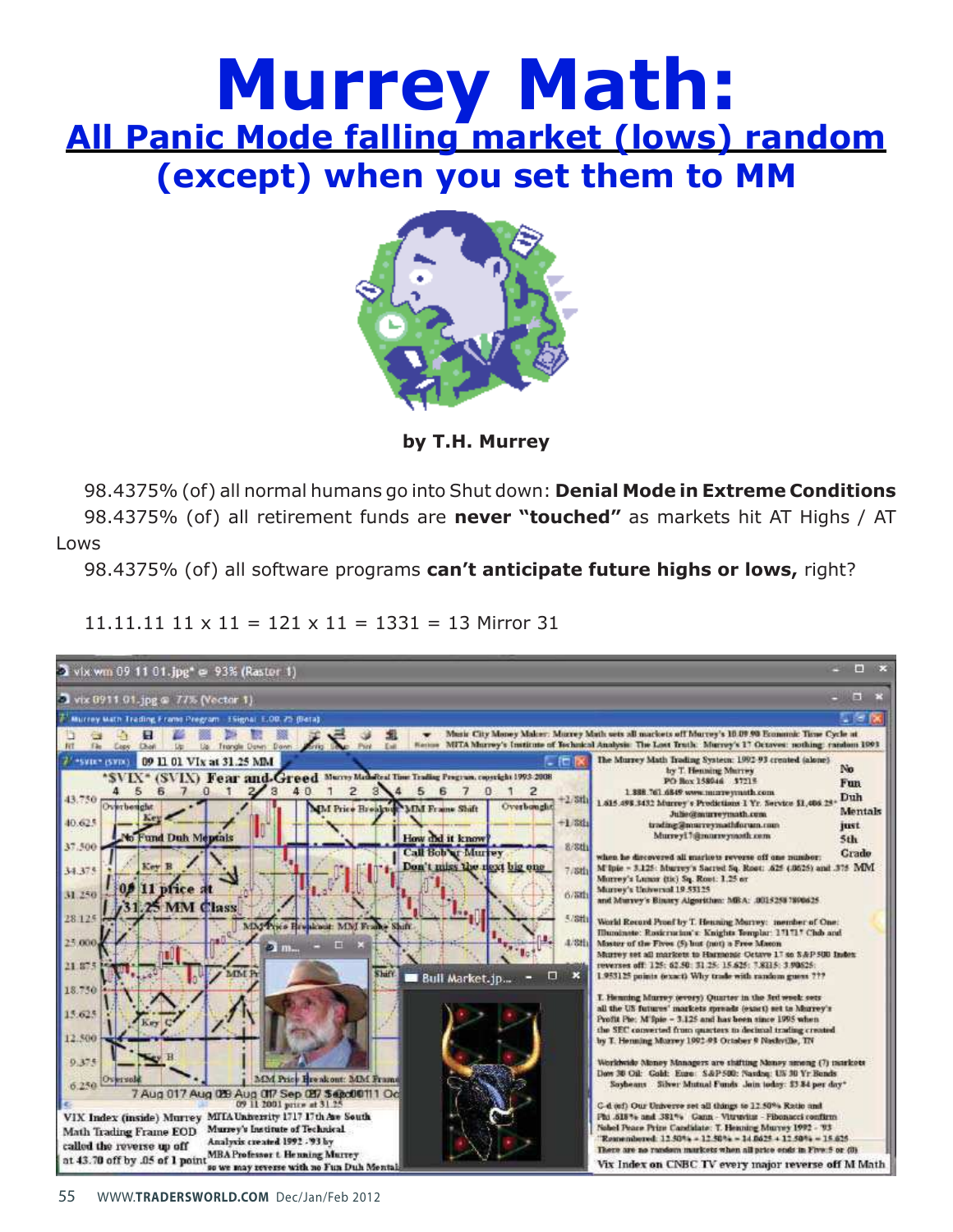09.10.11 Murrey's Harmonic Birthday Every 823 Yr Cycle (on) 9.10.11 we have 5 Saturdays: 5 Sundays: 5 Mondays

 $5 + 5 = 10 + 5 = 15 =$  Universal Truth  $5 \times 5 \times 5 = 125 = 12.50\%$ 

Our Universe is set to  $1<sup>st</sup>$  Binary Growth Progression: 12.50%

Our Universe Expands from 12.50% +  $1.125\% = 14.0625\%$  Then Binary  $1.125\% =$ 15.625

You can't find one "live" human who doesn't think in terms of 12.50% minimum moves

Find one sane adult who has a job who doesn't work harder to make \$125.00 per week: 1,250: 12,500 or 125,000 per week by selling "cheap" items which wear out fast to "poor."

 $$125,000 \times 50 = $6,250,000$  per year salary for increasing ambition

Pro Football Players: Pro Baseball Players: Pro Basketball Players earn \$6,250,000 per year

Salt of the Earth Poor love all Pro athletes who go from "poverty" to \$6,250,000 per year

Average Pro Athlete has spent 14.0625 years practicing their job not sitting the stands

Medic Hype: You can be whatever you Dream: Wrong\*

Vanderbilt University: Baseball Player **David Price** "failed" ambition produced \$6,250,000

Vanderbilt University: Football Player Jay **Cutler** "failed" ambition produced \$6,250,000

Vanderbilt University: PGA Golfer **Brandt Snedeker** "failed" ambition produced

### **MURREY MATH TRADING SUPPLIES**

The MurreyMath Trading Frame software program will automatically decide for you if a market is Over Bought or Over Sold, and automatically display the Trading Strategy whenever the Daily Price Action The MurreyMath Trading Frame Software gives:

- All Gann Lines (8/8ths)
- . All Vertical Time Lines
- . All Squares in Time
- **Entry Price Points**
- · Overbought/Oversold
- . Set 5 Circles of Conflict
- · Parallel Momentum Lines
- · Set Speed Angles (7)
- · Set Learning Mode Data
- · Present "Best Entry Price"
- · Present Daily Volume differential
- · Sell 50% of Position Price Points

#### Full Software Package \$1000.00

End-of-Day version includes: One Set of Software, Murrey Math Book, CD Learning **Lessons & EMail Updates** 

**Buy EOD Murrey Math Software \$1000** 

**Buy RT Murrey Math Software \$2750** 

Buy 60-Day Trial of Program \$250

**Buy Murrey Math Trading Book \$78** 

**Buy Murrey Math Learning CD \$150** 

### www.tradersworld.com

## 800-288-4266 417-882-9697

1093-7010040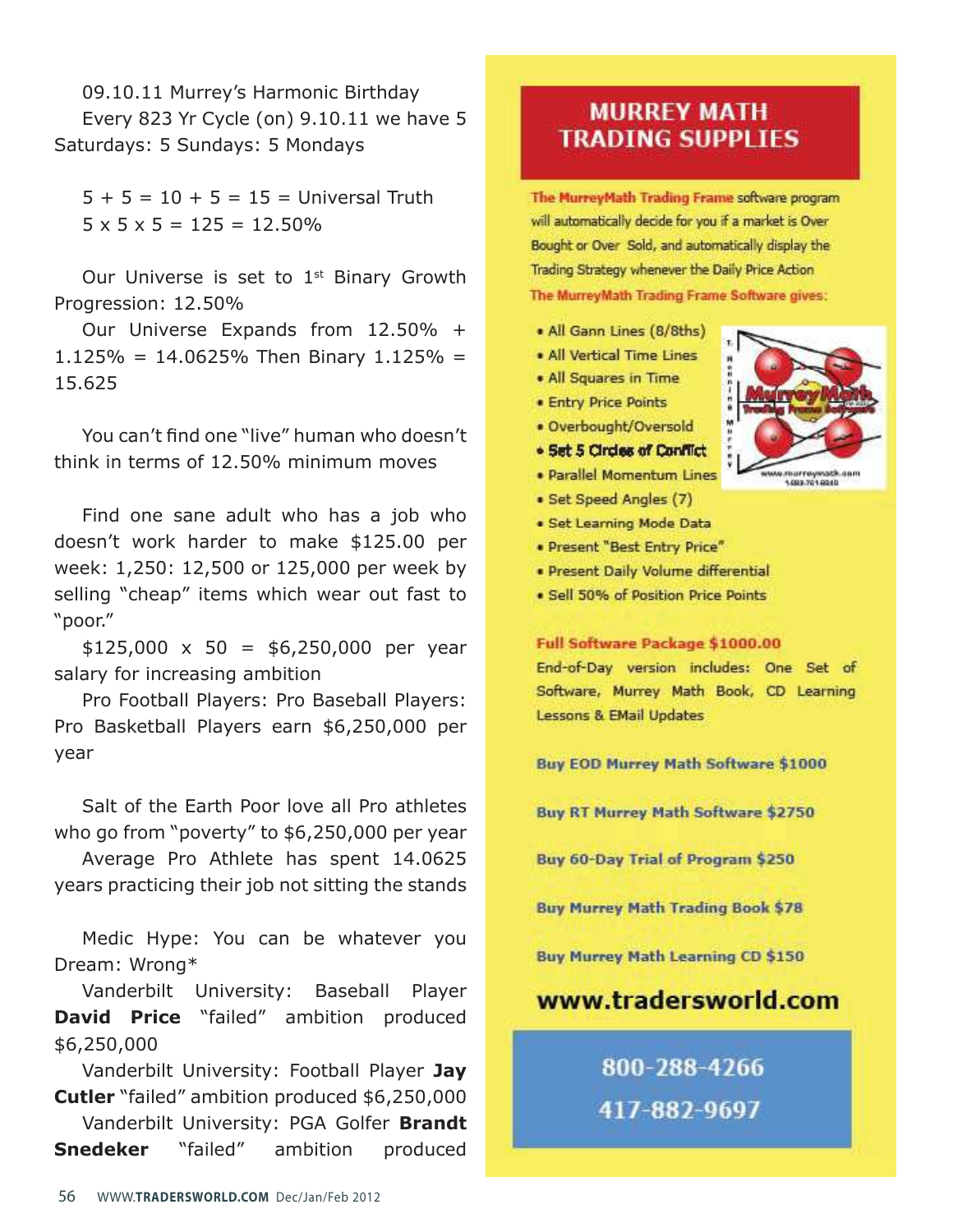\$3,125,000

\*All three athletes wanted to be SEC Basketball Players as youth sports participants

Human Math Concepts are "housed" in the Birth Chase (of) 312,500,000 Sperm to one **Egg** 

312,500,000: 3,125,000: 312,500:  $31,250$ :  $3,125$ :  $312.50$ :  $31.25$ :  $3.125 =$  $M$ '\$pie = 3.125

17 Sperm are reduced to (only) 1 to enter the Egg for 3,125,000,000,000 Doubles

will show you every future price (of) all markets if you divide it down 17, 18, or 19 times

Murrey's Squaring of the Fives: 5's will show you 312,500,000

 $5 \times 5 = 25 \times 5 = 125 \times 5 = 625 \times 5 =$ 3,125: (out to) 312,500,000

Murrey's Squaring of the Fives: 5's (out) 17, 18, 19 times will display 1929 AT Highs 381

Egypt: 3125 BC: School of Toth with Horus Universal Truth = Male 3 and Female  $2 = 5 =$  $Harmony = Universal Truth = Math$ 

#### **09.10 2001 Murrey Math Classes:**

**Location: Brentwood, TN:** Old Hickory Blvd: Holiday Inn Conference Room: Andrew Jackson

T. Henning Murrey "forced" 26 (paying) students to "see and remember"

1) Dow 30 Index at 9,687.50 to 9,375: MM  $1/8$ <sup>th</sup> = 312.50 x 100 = M'\$pie = 3.125

2) S&P 500 Index: 1,093.75: MM  $1/8^{th}$  =  $31.25 \times 10 = M$ '\$pie = 3.125

# **Order all Back Issues** of Traders World **Magazine on CD**

Contains all of the back issue articles of Traders World Magazine on CD in a pdf reader format. 4901 - Issue #1, February 1988 Gann & Elliott Wave.

### **49 Back Issues**



These are many of the trading articles from major traders from the last 20-years. Some of the covers are below. For a complete lising or to order go to: www.tradersworld.com or call 800-268-4266 or 417-882-9697

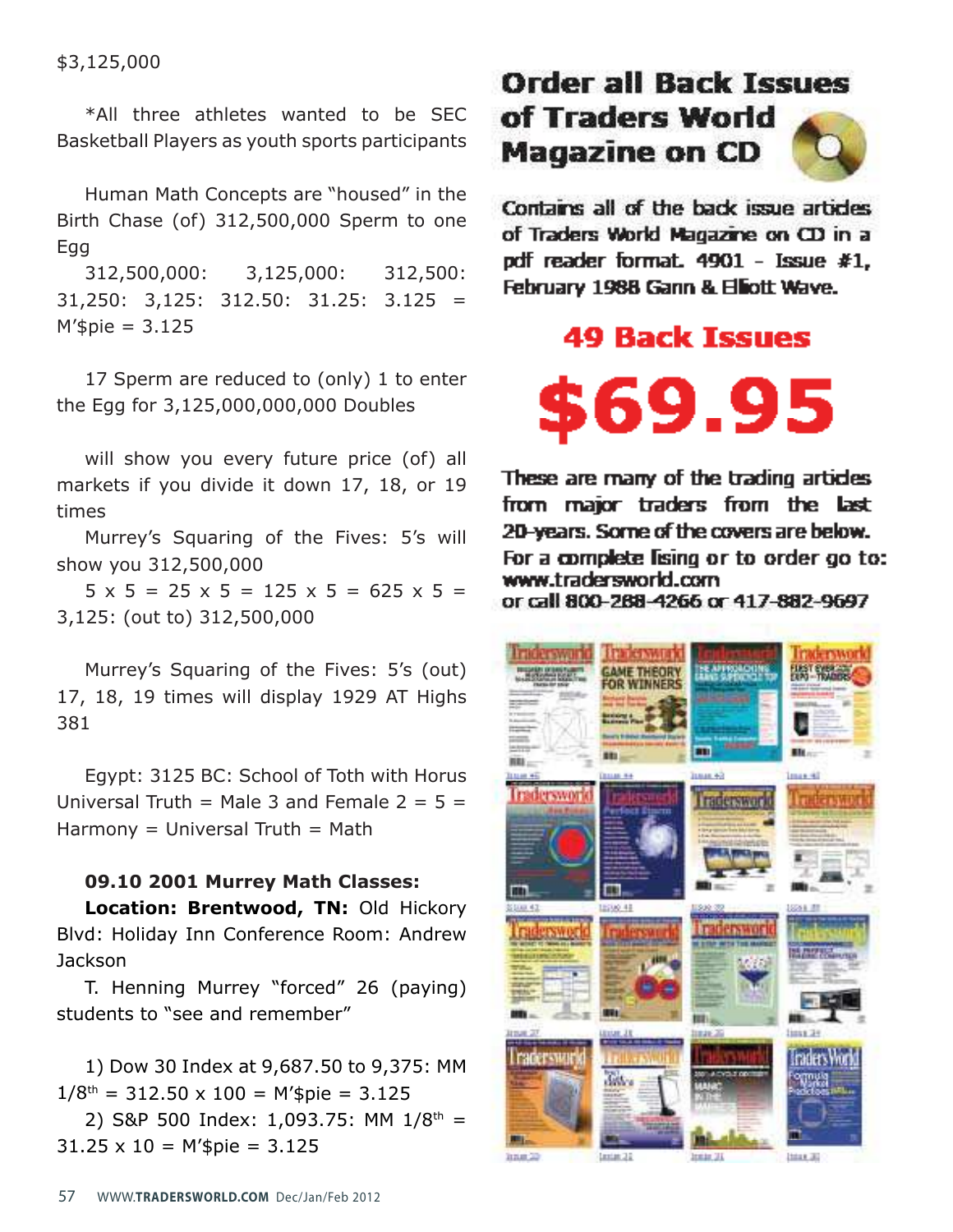3) S&P 100 Index: 546.875: MM  $1/8^{th} = 15.625 \times 5 = M's$ pie = 3.125

4) Nasdaq Index: 1,375: MM  $1/8^{th} = 125.00 \times 40 = M'spie = 3.125$ 

5) Nikkei 225 Index: 12,343.75 up to 10,312.50: MM  $1/8^{th} = 312.50 \times 100 = 3.125$ 

T. Henning Murrey asked the 26 (paying) students, if they had a normal IQ  $5<sup>th</sup>$  grade child, who would get all their money at their death, would they force their children (through) their will to limit their (future) ambition by giving them a Trust Fund where their monies are invested long term off Fun Duh Mentals or "force" their 5<sup>th</sup> grade child to "see and remember"  $M$ '\$pie = 3.125

T. Henning Murrey 1992 – '93 back to 1959 Oct 09 to 17th "rediscovered" **Music String 3.125**

**Music City Money Maker: Murrey Math Makes Multi Millionaires More Money** 1939 July 04<sup>th</sup> to Oct 09<sup>th</sup> Music String Cycle: 437.50 Cycles moved up to 440.625

### **Human DNA Double Helix 64 Codons winds set to Math String**

Murrey's Institute of Technical Analysis: MITA University: 1992 – '93

Established so "traders" could enter and exit any market off the same (one) number, without having to read "anything," listen to economic experts, who failed to tell if and when the 1.40625 Trillion debt would get us our employment below 9.375%, when the US Congress had allowed large cap USA corporations to "ship" unskilled "workers" and high school "dropouts" jobs to China, leaving them with only TV ads about how we need more Engineers with high math skills to make plastic toys, tub socks and cotton jeans.

### M.I.T.A. University: Nashville, Tennessee

President: T. Henning Murrey "saw" and "remembered" all markets are growing and contracting inside one or up to 17 Internal Harmonic Trading Octaves, set to Murrey's Binary Algorithm: .00152587890625.\*

#### MITA University President: T. Henning Murrey won the 1993 Algorithm Award:

With MBA: .00152587890625 when he "discovered" and "remembered" from Oct 09 to 17<sup>th</sup> 1959 all "things" are traveling inside its largest most "current" octave set to its "mean Joe Green" moving average: Random Fourier Wave Transform Repeated Pattern.

Murrey "remembered" the works of: Peter Guthrie Tate and his Rings "Knots" Theory of repeated special rational interlocking perpetual "windings:" dating back to the Celtic: Druids math 1200 AD: Book of Kells.

### Tate's Theory:

was to rationalize what he thought he saw to a math formula: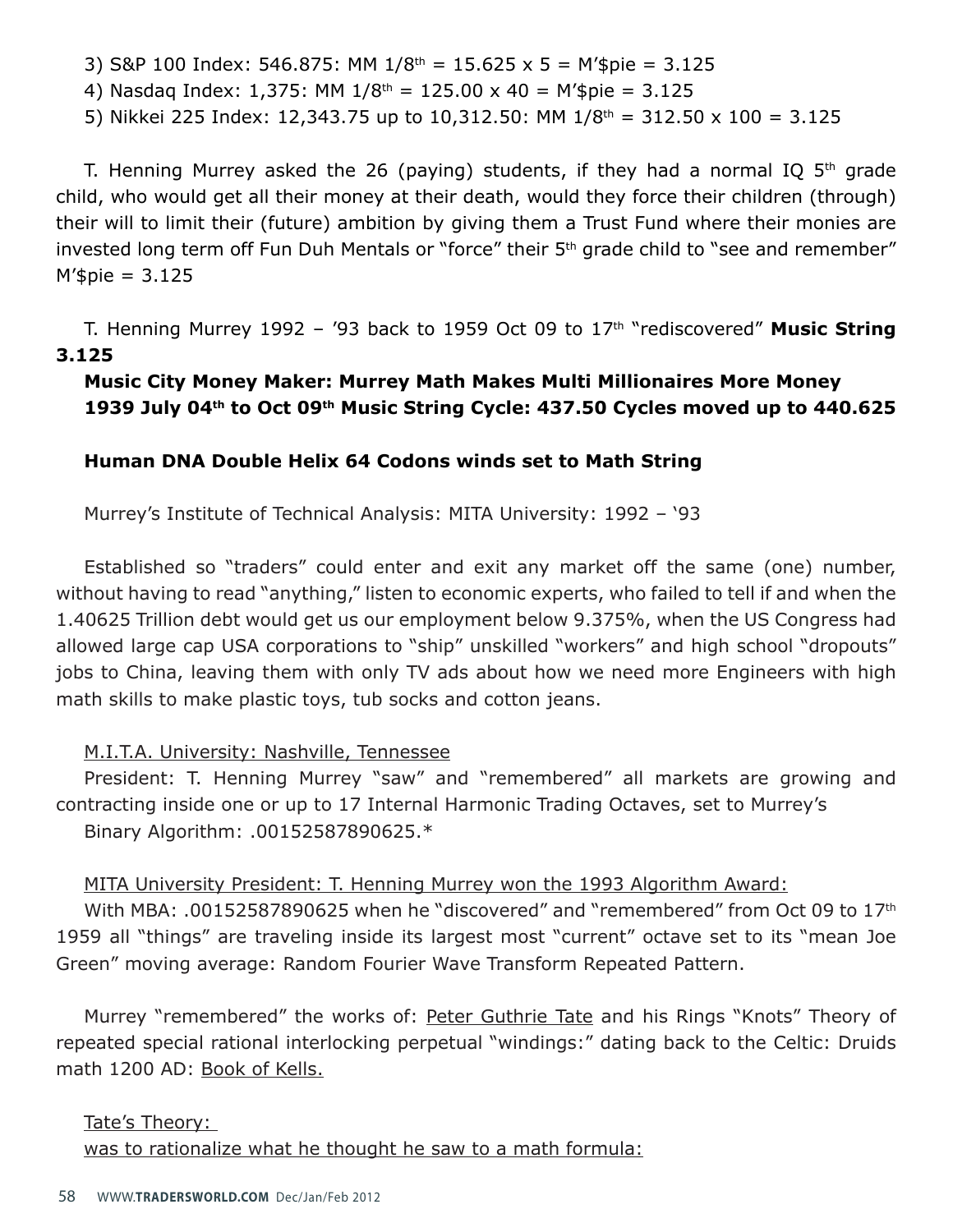Math Theories must be rationalized with (other) formulas: Fourier Wave Transform: = random moving average (repteated): $*$ Mellin Transform: Riemann's proof: Fubini's Theorm: Dominated Convergence Association: Poisson Summation Formula: Theory of Normal (rational) Distribution: Theory of Haar: Classical Ostrowski asserts the Archimedes Absolute Value: Consider and Adele Ring Integers: Hausdorff Structure: Gamma and beat Repeats: Schwartz – Bruhat Class Structure:

Murrey Nashville:  $1992 - 93$  "saw" MM  $4/8$ <sup>th</sup> Fractals: (17): with 12.50% on either side, called the "pipe" or MM Trading Frame: MM 3/8th to MM 5/8th and closes (staying) above or below the "pipe" so many days,\* it continues in its direction up or down.

T. Henning Murrey: Nashville: "discarded" the Fourier Wave Transform Pattern: random moving averages: and all supporting Theories backing up almost rational repeats, with **Murrey's Binary Algorithm: .00152587890625** moving up or down (out) a total (of) 17, 18, or 19 Binary Internal Harmonic Trading Octaves with (slower) trading inside its 17 Major MM trading Frames:  $17 \times 17 = 289$ .

World Famous Mensa Math Genius Vaughn Jones: Vanderbilt University: Math Department **Vaughn Jones** "sees and remembers" association of "string" math linked to DNA.\*

**09 11 2001 Twin Towers Attack:** Fast Market Conditions to 7,812.50 on MM 1/8th Key C **03 14 2011 Japanese Tsunami Quake: Fast Market Conditions to 7,812.50 on MM 1/8th** Key C

**Master of the Fives: 5's 1959 Oct 09<sup>th</sup> to 17<sup>th</sup> = T. Henning Murrey: Nashville at 17** years old

 $5 \times 5 = 25$ : 250: 2,500 = Murrey's 1<sup>st</sup> Binary Double = Harmonic 2/8<sup>th</sup>  $M$ '\$pie = 3.125 x 2,500 = 7,812.50

**Murrey Math Chart: MM Spread 312.50: set to 1992 '93: MM M'\$pie = 3.125** Nikkei 225 Index: March 14 2011 Dow 30 Index: Sept 11 2001